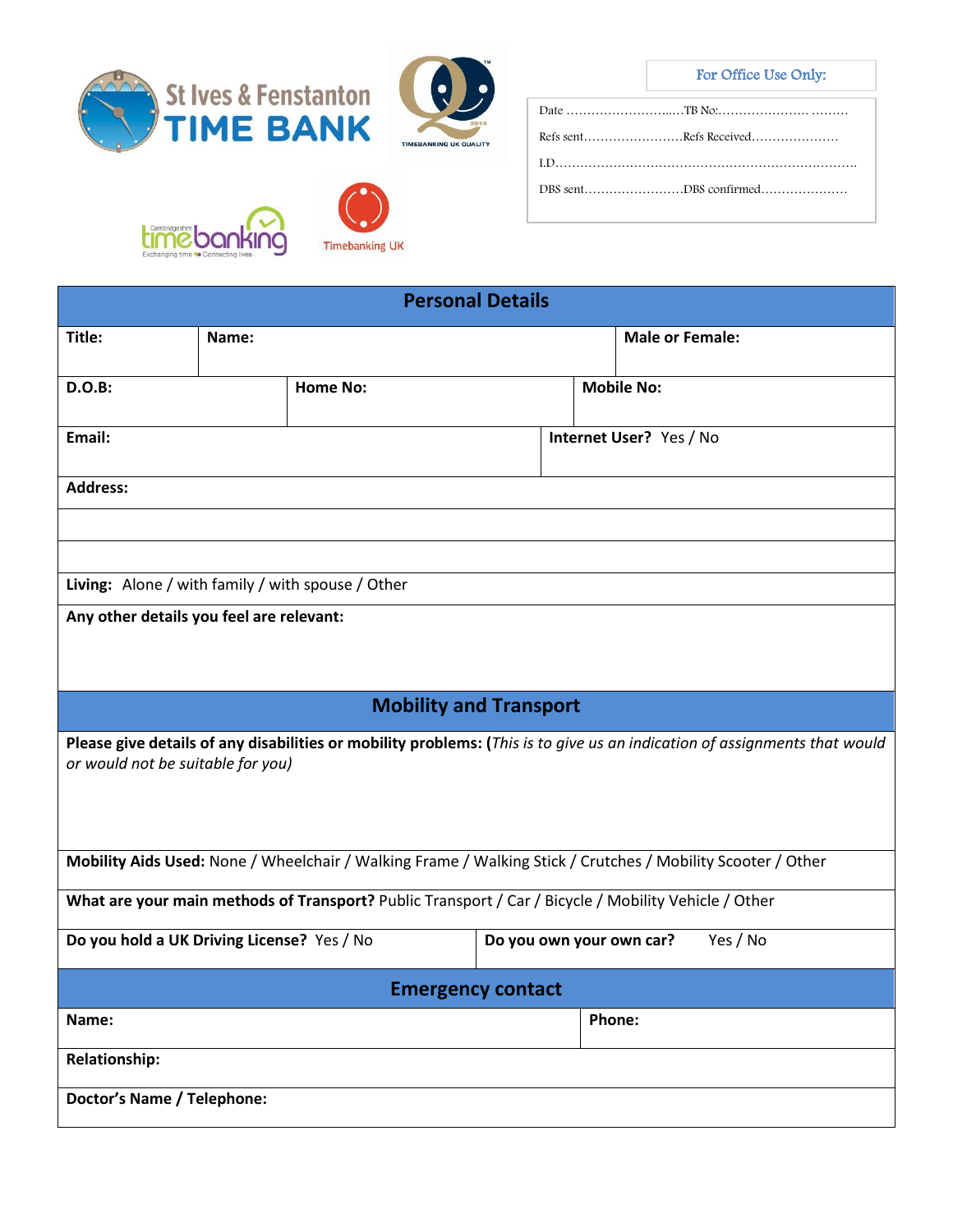| <b>Availability</b>                                                                                                                                                                                                                                             |                                                                                                    |             |                                      |              |          |                |     |
|-----------------------------------------------------------------------------------------------------------------------------------------------------------------------------------------------------------------------------------------------------------------|----------------------------------------------------------------------------------------------------|-------------|--------------------------------------|--------------|----------|----------------|-----|
|                                                                                                                                                                                                                                                                 | Which days & times are you likely to be available to offer help within the Timebank? (Please tick) |             |                                      |              |          |                |     |
|                                                                                                                                                                                                                                                                 | <b>Mon</b>                                                                                         | <b>Tues</b> | Weds                                 | <b>Thurs</b> | Fri      | Sat            | Sun |
| <b>AM</b>                                                                                                                                                                                                                                                       |                                                                                                    |             |                                      |              |          |                |     |
| <b>PM</b>                                                                                                                                                                                                                                                       |                                                                                                    |             |                                      |              |          |                |     |
| <b>Evening</b>                                                                                                                                                                                                                                                  |                                                                                                    |             |                                      |              |          |                |     |
|                                                                                                                                                                                                                                                                 |                                                                                                    |             | <b>Volunteering Past and Present</b> |              |          |                |     |
|                                                                                                                                                                                                                                                                 | Have you previously been or are you currently a volunteer?                                         |             |                                      |              | Yes / No | Current / Past |     |
| Which organisation(s)?                                                                                                                                                                                                                                          |                                                                                                    |             |                                      |              |          |                |     |
|                                                                                                                                                                                                                                                                 |                                                                                                    |             | <b>Criminal Convictions</b>          |              |          |                |     |
| If you have a police record, you can still volunteer, however the nature of volunteering is such that you are exempt<br>from the Rehabilitation of Offenders Act 1974. In some cases, a police check may be required because of access to<br>vulnerable people. |                                                                                                    |             |                                      |              |          |                |     |
|                                                                                                                                                                                                                                                                 | Do you have any criminal convictions/offences?                                                     |             |                                      |              | Yes / No |                |     |
|                                                                                                                                                                                                                                                                 | Are you willing to have a Disclosure and Barring Services (DBS) Check if necessary?                |             |                                      |              |          | Yes / No       |     |
|                                                                                                                                                                                                                                                                 |                                                                                                    |             | <b>References</b>                    |              |          |                |     |
| We want to ensure that as a Timebank member you and your family are safe, so for everyone involved in the scheme<br>we take up references. References should not be from a spouse/partner or an immediate member of your family.                                |                                                                                                    |             |                                      |              |          |                |     |
| <b>Reference 1</b>                                                                                                                                                                                                                                              |                                                                                                    |             | <b>Reference 2</b>                   |              |          |                |     |
| Name:                                                                                                                                                                                                                                                           |                                                                                                    |             | Name:                                |              |          |                |     |
| Telephone:                                                                                                                                                                                                                                                      |                                                                                                    |             |                                      | Telephone:   |          |                |     |
| Email:                                                                                                                                                                                                                                                          |                                                                                                    |             |                                      | Email:       |          |                |     |
| <b>Other information</b>                                                                                                                                                                                                                                        |                                                                                                    |             |                                      |              |          |                |     |
| How did you find out about the St Ives & Fenstanton Timebank?                                                                                                                                                                                                   |                                                                                                    |             |                                      |              |          |                |     |
| Why do you want to join?                                                                                                                                                                                                                                        |                                                                                                    |             |                                      |              |          |                |     |
| What kind of things can you offer to or need help with?                                                                                                                                                                                                         |                                                                                                    |             |                                      |              |          |                |     |
|                                                                                                                                                                                                                                                                 |                                                                                                    |             |                                      |              |          |                |     |